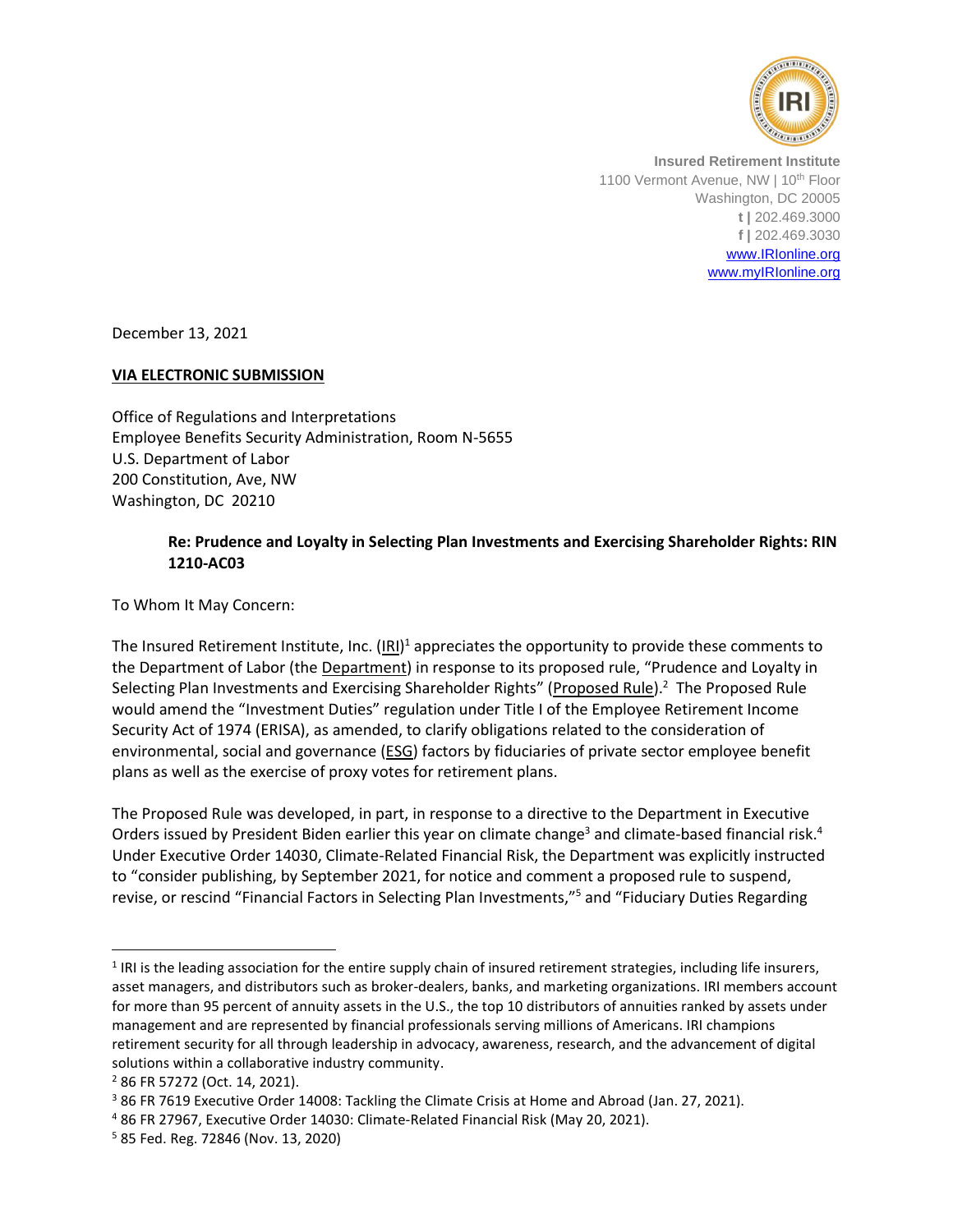## IRI Comment Letter on Prudence and Loyalty in The Comment December 13, 2021 Selecting Plan Investments and Exercising Shareholder Rights

Proxy Voting and Shareholder Rights,"<sup>6</sup> (collectively, the 2020 Rules). In addition to clarifying investment duties obligations under ERISA, the Proposed Rule removes many of the impediments to consideration of ESG factors in investment selection created under the 2020 Rules.

Based on the foregoing, we commend the Department for its extensive and thoughtful engagement with stakeholders regarding comments submitted on the 2020 Rules. The Proposed Rule successfully addresses several of IRI's key concerns<sup>7</sup> on the then-proposed 2020 Rules.

The Proposed Rule is generally consistent with IRI's position that ESG factors and investments should be treated no differently than non-ESG factors and investments. Therefore, IRI's top priority for any investment selection rulemaking is to establish neutrality between types of investments. Neutrality between ESG and non-ESG investment factors is attainable under a rule built around ERISA's fundamental principles of prudence and loyalty, under which plan fiduciaries are required to act in the best interest of plan participants. The Department's Proposed Rule would amend the regulations under ERISA Section 404(a), which lays out what an ERISA fiduciary must do to meet the prudent person standard of care imposed by ERISA Section 404(a)(1)(B).

The Proposed Rule establishes that objective risk and return factors are the primary considerations in any fiduciary's evaluation of investment alternatives. IRI strongly supports this position. Once a fiduciary has objectively satisfied its duties of prudence and loyalty, the fiduciary should be permitted to consider other factors, such as operational factors impacting administration of the plan or fees borne by participants, a firm's reputation, or the tenure of an investment manager and team. While IRI supports the Proposed Rule's clarification of ESG investing, we urge the Department to strive for impartiality in any references to types of specific investments in its rulemaking. Neutrality in the types of investments and factors considered by a fiduciary will ensure that this investment selection rule will endure over time. The principles-based approach embodied in the Proposal should reduce the likelihood of further revisions, revocation, or a return to past sub-regulatory guidance that is now clearly out-of-date.

Therefore, IRI supports the Department's wide-ranging improvements in the Proposed Rule. We specifically emphasize our two principal comments: (1) the importance of neutrality as to investment type, and (2) the need for a regulatory approach that provides long-term clarity and certainty for plan fiduciaries. IRI appreciates the objective, principles-based approach in most of the operative text of the regulation, and we offer the following, specific recommendations to better achieve our stated objectives above:

IRI supports and commends the Department for making several specific improvements to the 2020 Rules. First, we applaud the Department for proposing to allow ESG funds to be used as Qualified Default Investment Alternatives ("QDIAs") in defined contribution plans. The 2020 Rules had an unfortunate and chilling effect on the use of ESG funds in DC plans generally and, specifically, as QDIAs. The Proposed Rule has removed these barriers for the use of ESG funds as QDIAs. Further, we appreciate the Department's public statement that QDIAs are governed by ERISA, and the specific laws and rules directly pertaining to QDIAs.

Additionally, we commend the Department for removing the confusing and inaccurate terminology used in the 2020 Rules. As we noted in our comments when the 2020 Rules were proposed, "pecuniary" and

<sup>6</sup> 85 Fed. Reg. 81658 (Dec. 16, 2020)

<sup>7</sup> <https://www.regulations.gov/comment/EBSA-2020-0004-0596>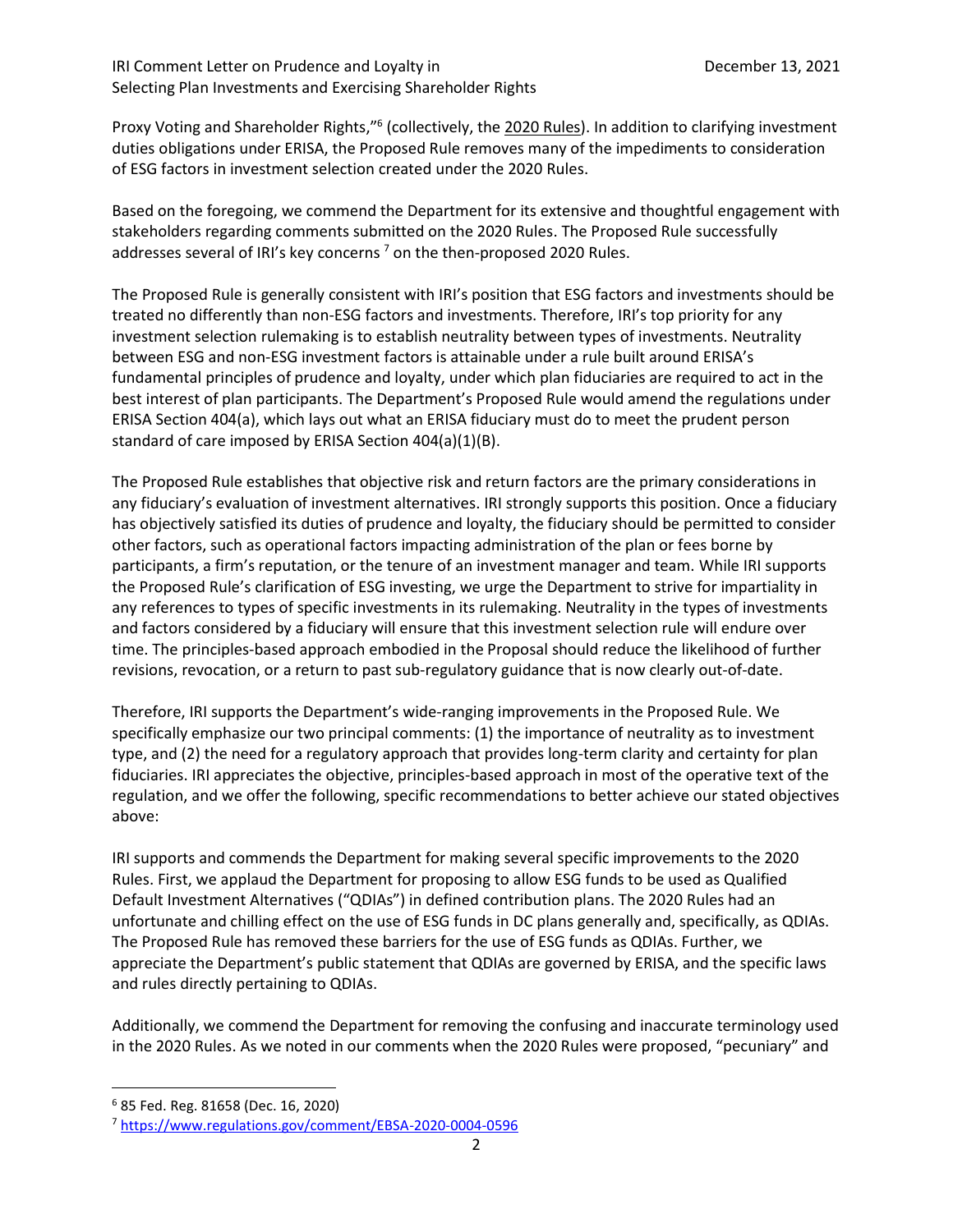## IRI Comment Letter on Prudence and Loyalty in December 13, 2021 Selecting Plan Investments and Exercising Shareholder Rights

"non-pecuniary" are not an accurate or effective manner of assessment within the prudent investment selection process. The Proposal is stronger by virtue of the use of more clear and accurate terminology.

IRI's members offer the following additional comments in furtherance of the intent and purpose of the Proposed Rule as it relates to balanced, neutral and equitable investment selection:

- There is a vast amount of real-world investment selection analysis to show that the types of facts and circumstances that would result in a tie-breaker situation almost never exist. The inclusion of the tie-breaker provision in the Proposed Rule will likely cause significant challenges for recordkeepers, who will need to produce – but almost never use – a wide variety of disclosures to cover the different reasons why plan sponsors might want to offer an ESG option in their plans. As such, we respectfully recommend that the Department consider removing the tiebreaker provision from the Proposed Rule.
- The Proposed Rule includes language that we believe could be interpreted as requiring consideration of ESG factors in many situations. In particular, we note that Section (b)(2)(ii)(C) of the Proposed Rule suggests that consideration of projected return relative to the plan's funding objectives "may often require an evaluation of the economic effects of climate change and other environmental, social, or governance factors on the particular investment or investment course of action." Similarly, we note that Section (b)(4) identifies three examples of ESG-related considerations a plan fiduciary can take into account when evaluating potential investments or investment courses of action. This specific wording related to ESG investment selection creates a risk that plan fiduciaries will believe they are required to consider these factors in all circumstances or value ESG investments over other investment options. We do not believe this was the Department's intention. To avoid this risk of confusion and misinterpretation, we respectfully recommend that the Department revise the language in Section (b)(2)(ii)(C) to "*which would not preclude* an evaluation of the economic effects of climate change and other environmental, social, or governance factors on the particular investment or investment course of action." We further recommend that the Department remove the specific list of ESG factors from Section (b)(4) of the Proposed Rule. Making these changes would enhance the neutrality and long-term stability of the finalized rule.

With respect to the Proxy Voting provisions of the Proposed Rule, our members have raised the following comments and questions:

- Under the Proposed Rule, it remains unclear how mutual funds will be treated as opposed to other forms of funds. IRI respectfully requests clarification as to shareholders' rights with respect to the use of mutual funds.
- The portion of the preamble focused on the proxy voting element of the rule says that, in the case of a pooled investment, "the investment manager must vote (or abstain from voting) the relevant proxies to reflect such policies in proportion to each plan's economic interest in the pooled investment vehicle." The preamble also says that "an investment manager may, however, develop an investment policy statement consistent with Title I of ERISA and this section, and require participating plans to accept the investment manager's investment policy statement, including any proxy voting policy, before they are allowed to invest." In practice, nearly all Collective Investment Trusts (CITs) (which are ERISA plan assets) have a proxy voting policy, and any plan that signs up to participate in the CIT adopts the declaration of trust and the